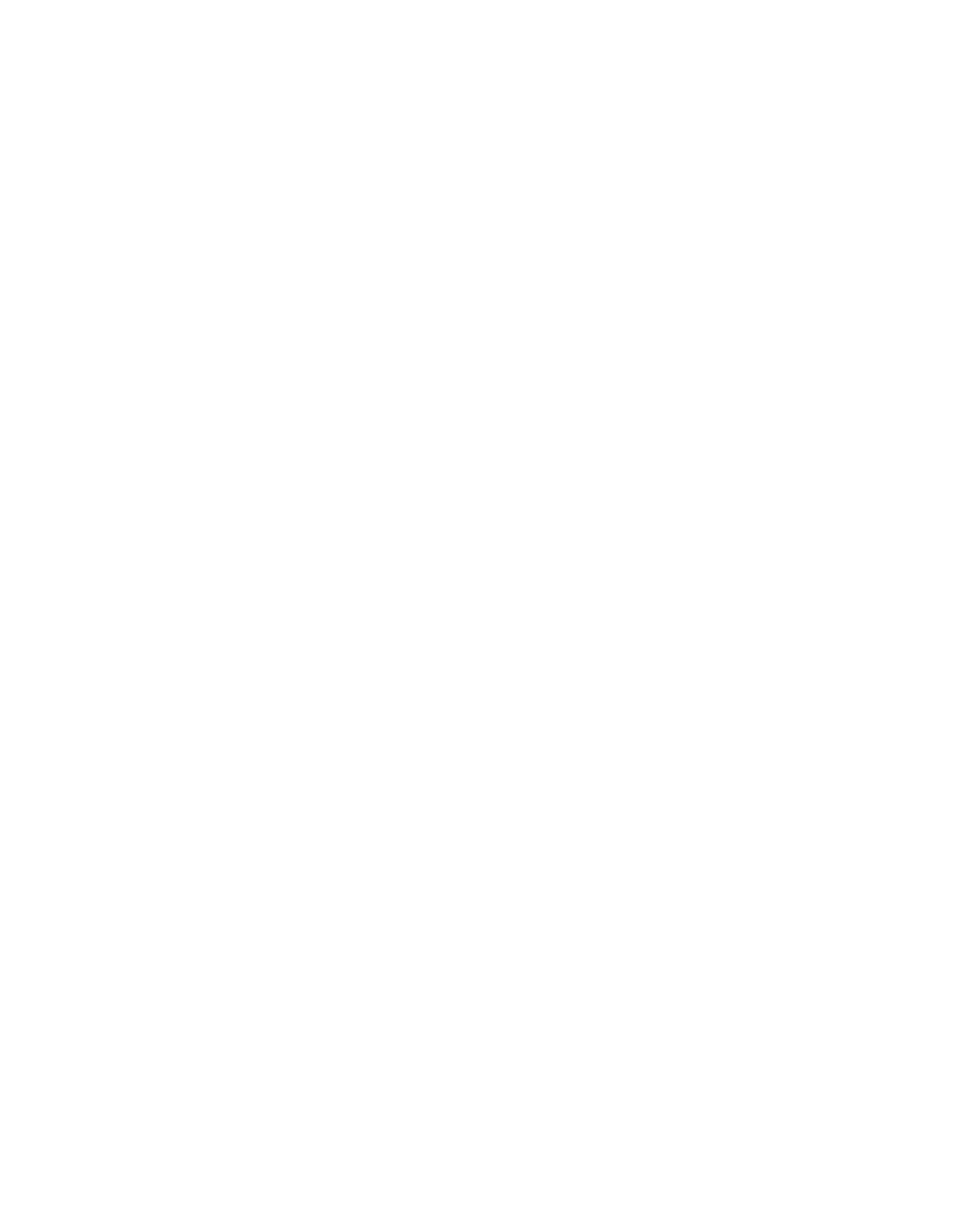## **Musical Image**

"Without a musical image in your mind, the difficulties of performing on an instrument are magnified greatly. Many of us assume that students have a good musical image, but I am amazed how often this basic element is either absent or fades into the background."

-Vincent Cichowicz, former member of the Chicago Symphony, Professor Emeritus, Northwestern University (1927-2006)

"The best players have a very specific idea about what they want to sound like and a very general idea of how they do it. Most players have a general idea of how they want to sound and a very specific idea about how they think they do it."

-John Rommel, Professor of Trumpet, Indiana University

Listening to a great recording or live performance can be a transformative event. This experience has changed since the dawn of the MP3 and the decline of CD's and LP's. Maintaining a focus while listening has become more difficult because of the amount of choices in listening, distractions via phones and other devices, lack of financial investment and lack of physical object. Yet, focused listening is vital and must be insisted upon. Repetition of specific listening is very important. This repetition is how we learn the dialect of sound and musical style.

Learning where the tone resonates is the result of listening.

Please see the suggested listening list that is included in the back of this packet for listening suggestions.

#### **Breathing**

Breathing should be simple and natural. Because it is a natural process the breath must be linked with a musical message (hence the above comments on musical imagery), this idea must be introduced as soon as one starts to play an instrument. No beginner needs to have thoughts about anatomy when learning to play. The diaphragm is an involuntary muscle. There is no nerve ending from the seventh cranial nerve that allows us to "control" it the same way we can when we order our fingers or toes to move. It simply goes down and up in accordance with our breath. I am not in favor of using a lot of breathing exercises with young students. They want to do things correctly and tend to overdo these exercises or become rigid and therefore unnatural in their execution. Many issues with breathing have more to do with preset tension that is incurred when positioning the instrument to the lips. This preset tension manifests itself in a tight breath that then becomes muscular and forced. There are times to address the breath but it is best done away from the instrument or with non-anatomic imagery. For example I often have students imagine a bow gliding across the string of a violin. The up bow is the inhalation in the down bow is exhalation. It is one continuous process. I actually have them hold the trumpet in the left hand and have them use the right hand holding their imaginary bow. This thought of a violin bow gliding across a vibrating string is a musical image. Any discussion of breath with a young student must be paired with a musical idea otherwise it is just a thought about an invisible gas.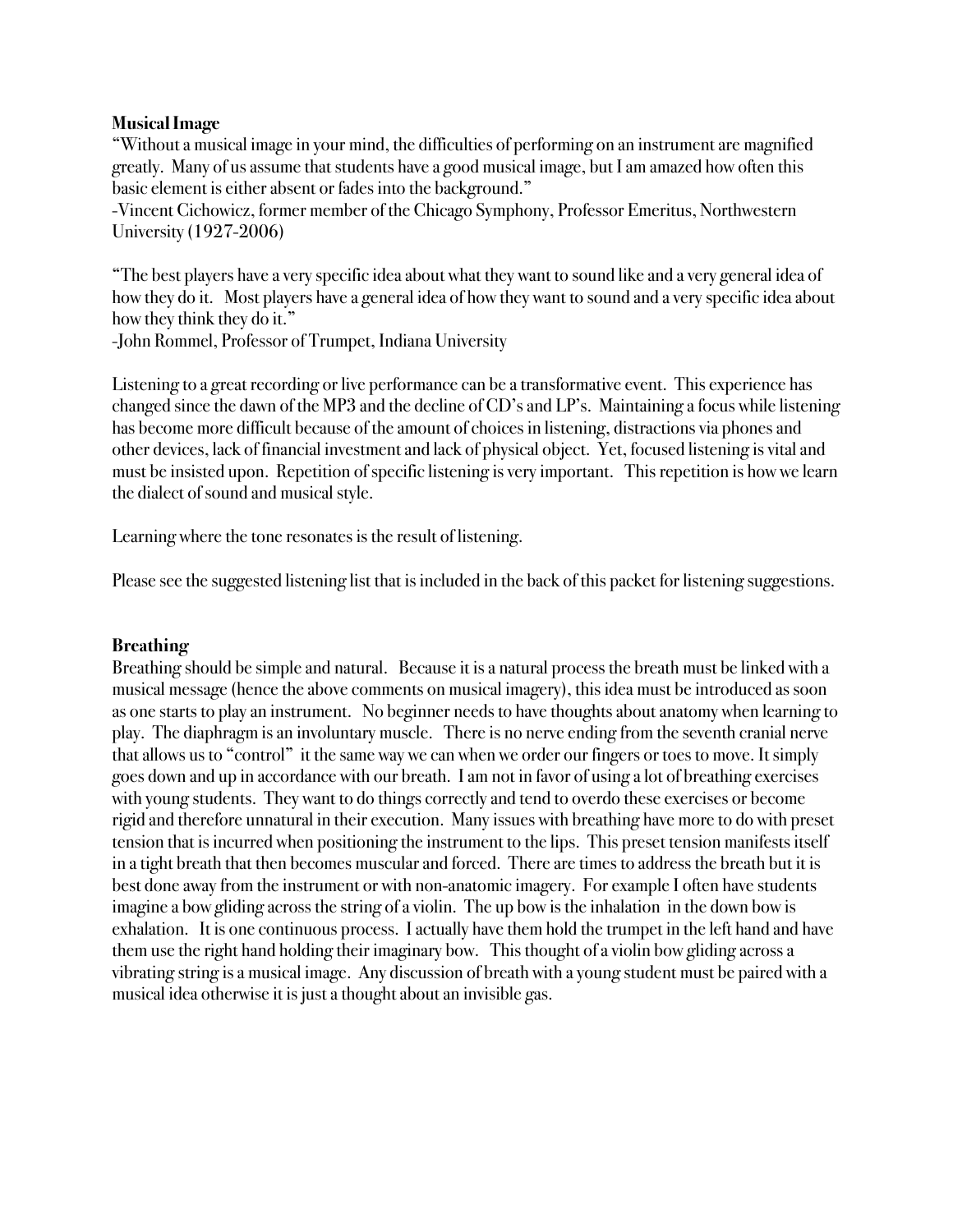#### **Articulation**

Articulation is pronunciation of sound. Saying tu, tah, du or dah are all excellent ways of understanding proper tongue placement. Students must not try to be so exact in this placement as it will vary slightly from person to person and from situation to situation. For example when I tongue in the upper register the placement will be slightly different then it is in the low register. Therefore a general awareness of this position is fine but trying to be physically exacting can be detrimental. The student must have a clear idea of what excellent articulation sounds like. Often in attempts to gain clarity the articulation can interfere with a free and natural breath. Using a simple "wind pattern" away from the instrument can help get things back on track. Also buzzing on the mouthpiece and listening for a clear and open sound at the back end of the note can really help clear up the issue.

## **"Staccato is an illusion"**

Staccato marks in music will often get students tied into knots faster than any other musical notation. It is important to understand that notes generally sound quite a bit shorter in front of the bell than they do behind the bell. When students see staccato markings they often tongue harder and diminish a healthy air flow. Students need some sense of musical context in order to understand note lengths. Staccato articulations need clarity and resonance.

## **Embouchure**

Embouchures come in all shapes and sizes. The embouchure develops as a result of sound concept and the practice of specific musical materials. Too often embouchure is discussed in some abstract and segmented way. The most common embouchure issue is playing in the "red" or "tubercle" portion of the lip. This problem causes issues with sound, flexibility and range. This issue often occurs as a result of students breathing before the mouthpiece is on the lips. With a classroom full of students it is often difficult to spot, but in my experience with is the most common embouchure issue. The other issue occurs when students preset their lips to what they think is a position that is necessary to execute an upcoming passage. Students can imagine the sails on an old clipper ship. The sails are loose when there is no wind, however, they are in a position to catch the wind. When the wind comes they take the wind and stay activated until the wind subsides and they resume their loose position. It is the wind that activates the sail, not a preset tension. The embouchure acts in exactly the same way. It is in a position to take the air and only then is it activated.

## **Learning all of notes right away**

Arnold Jacobs, the great tuba player of the Chicago Symphony Orchestra and titan of brass pedagogy, often stated "make statements don't ask questions". When a student does not know the fingering for their instrument they are asking a question. The mind goes off of the sound and the natural process of breathing compromised. All instincts of healthy playing go away and the stress of not knowing a note or fingering stiffens the playing apparatus. While learning fingerings takes repetitive practice to become permanent muscle memory it is a type of practice that can be repeated over and over again without fatigue, unlike playing the trumpet. It is my opinion that students should learn a Bb concert chromatic scale as soon as possible. This will allow the student to feel the easy transfer of notes by the by half step which will create a more efficient way of traveling up and down the instrument, while at the same time teaching students all notes names and fingerings as well as giving them a clear understanding of enharmonic spellings. While young students may not use all 12 notes right away in their music, this process takes away any phobia they may otherwise attain by not being familiar with certain parts of the instrument.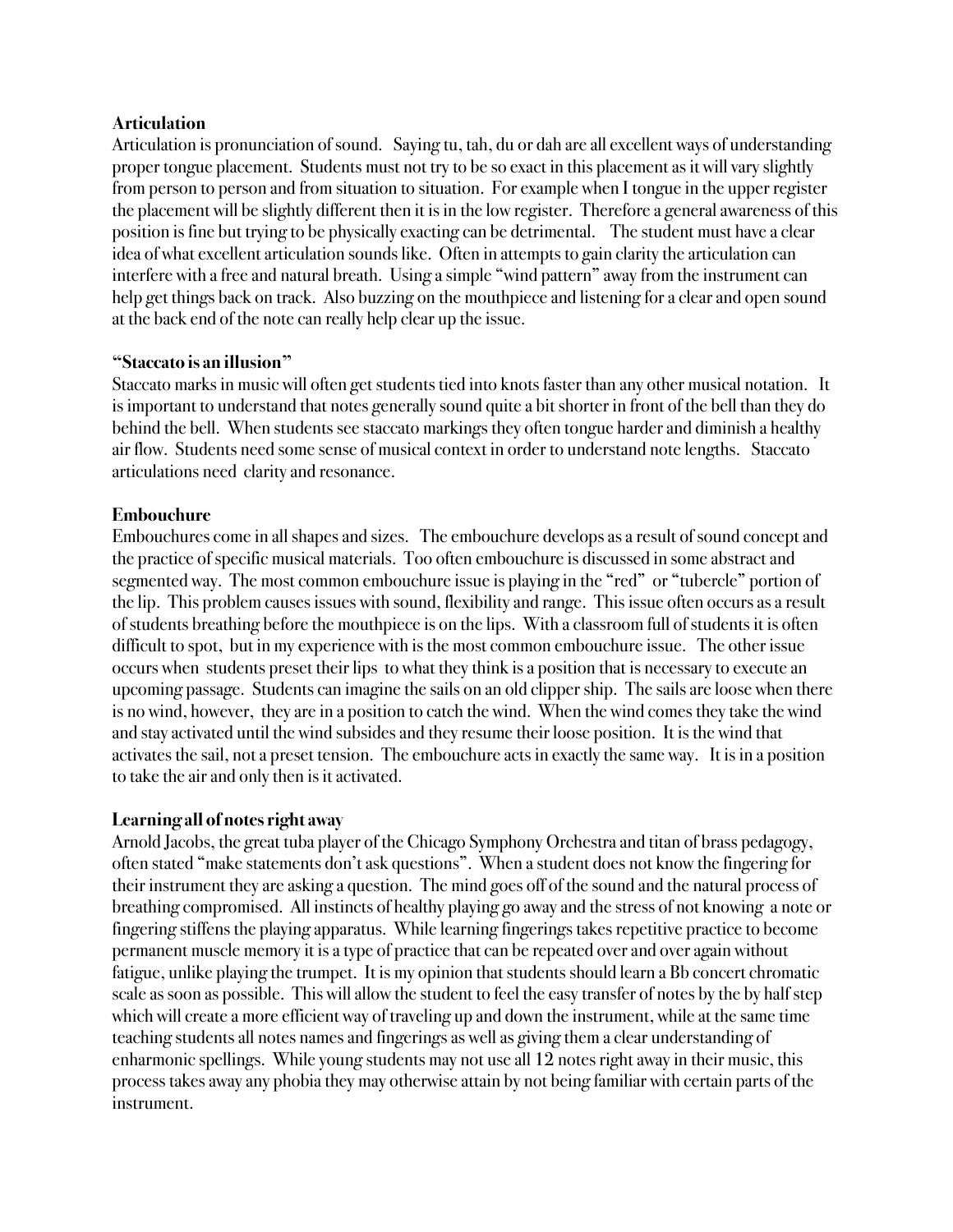## **Learning Scales-A Different Approach**

Often young students learn C, F and G major scales (Bb, Eb and F concert scales) first in a beginning band class. This makes sense because those keys are common keys in all music but especially in a class of young students. However, F and G are often difficult for students due to issues with range. I suggest if possible, students should start to learn scales in the following order (from this point on I will be writing scale names for the Bb trumpet) C, Bb, B and Db. Along with a chromatic scale that covers the range of each aforementioned scales. There are two reasons to start with these scales. The first being that there is a break of partial or "harmonic bridge" between B and  $C#$  and C and D (over the forth and fifth partials) as stated by Herbert L. Clarke in the fourth study of his *Technical Studies for Cornet*. This is why most young students can easily play a simple trill between Bb and C, but struggle between B and  $C#$ and C and D. By learning C, Bb, B and Db first this break is not crossed. Yes, the C# (Db) is played but not via whole step. The second reason is that while working on scales which are physically in a comfortable register students are improving their technique. A by-product of this method is that because the C# and B scales use the longer positions on the trumpet (more valve combinations using 23 and 123) it encourages a healthy air flow. After these scales are mastered in a smooth fashion, the student will have more confidence in their technique and a healthy air flow because they are not physically manipulating to get over this "harmonic bridge" area. After these scales, students should learn scales that expand up and down from the original scales mentioned. After learning scales in a range where they have been successful without physically manipulating the air flow, the expectation of evenness is well

established and issues regarding technique will be minimized.

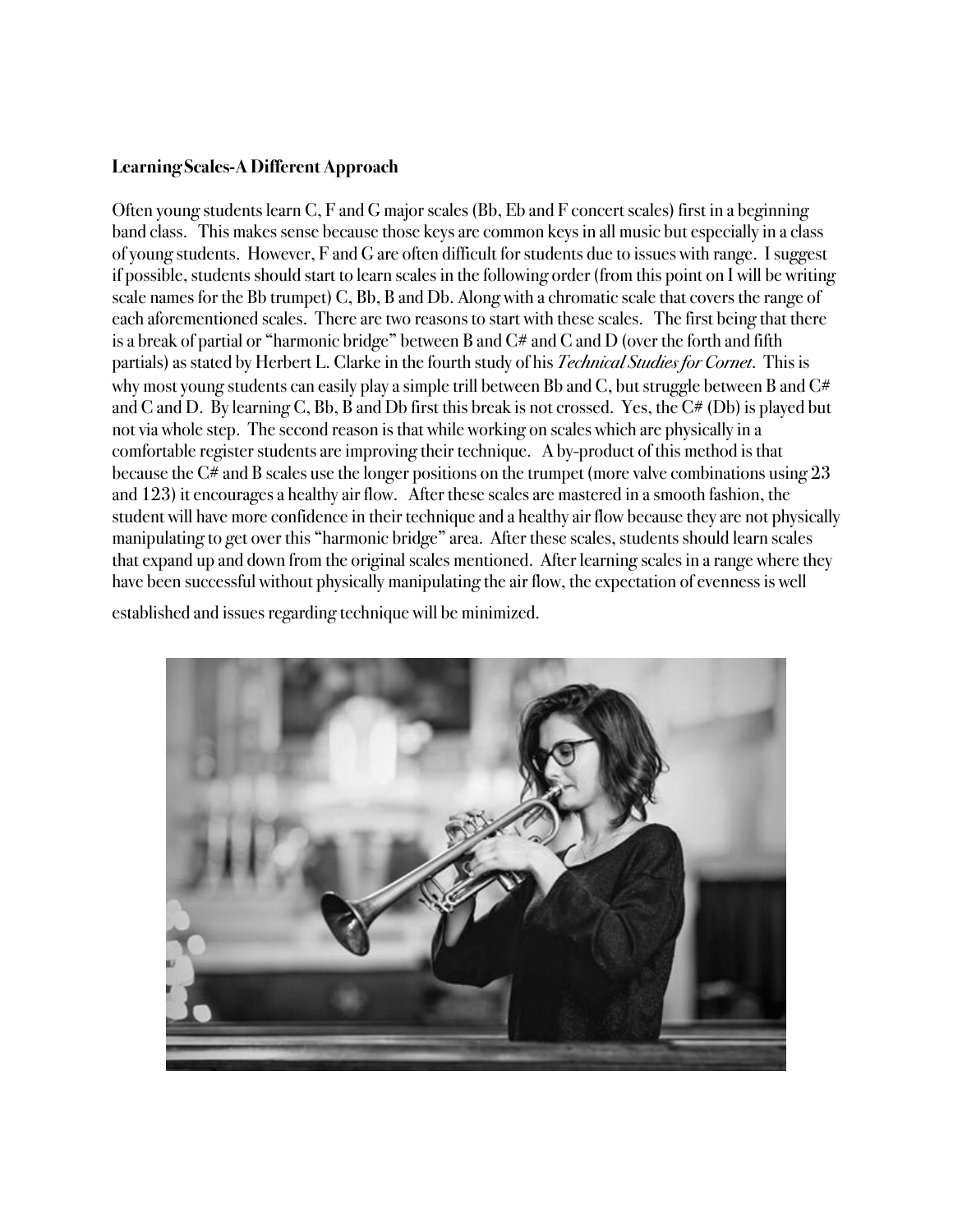

Harmonic Bridge F Major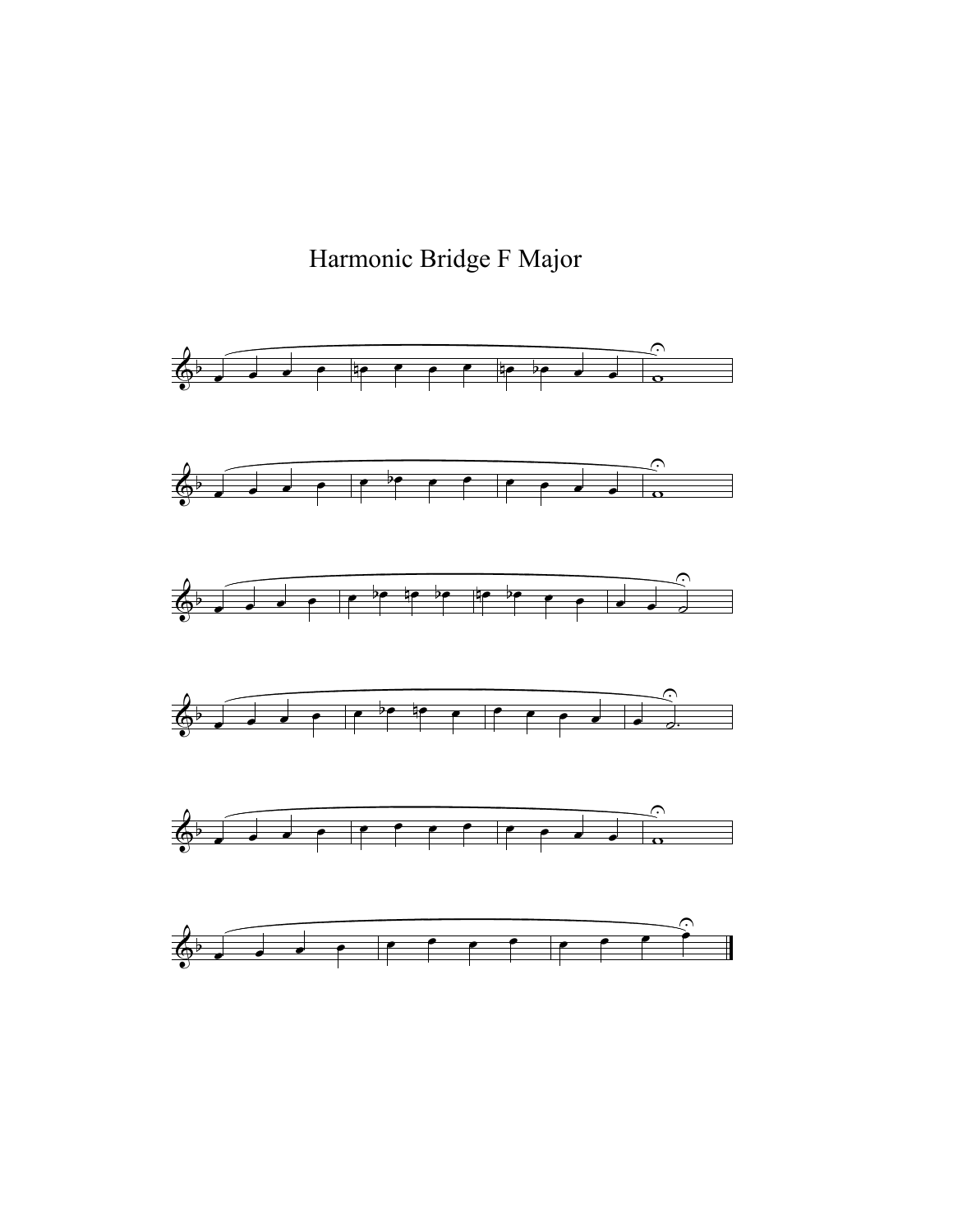#### **Learning scales without a scale sheet**

Using a scale sheet is the biggest impediment to young players learning scales for the first time. If students have learned chromatic scales first then they have all the tools necessary to achieve the task at hand. All major scales have the same architecture. Key signatures simply move notes up and down to maintain this architecture. Instead of using a scale sheet I suggest students memorize the order of sharps and flats and the number of sharps and flats for each key. The act of actually copying the chart below several times (often the same way multiplication tables are learned in a math class as well as verbally speaking/singing note names and fingering the scales on the trumpet several times before actually playing them will ensure correct technique right from the start and speed up the learning process. At this point students can just see each scale fits neatly into a simple formula. For example the D scale would work like this:

1.The D scale has 2 sharps

2. The first two sharps in the order of sharps are  $F#$  and  $C#$ 3. Play from D to D with  $F#$  and  $C#$  as the only altered notes.

4.Result: D, E, F#, G, A, B, C#, D

Order of Flats BEADGCF

#### Order of Sharps FCGDAEB

|                | $C=0$ |                        |
|----------------|-------|------------------------|
| Flats<br>$F=1$ |       | <b>Sharps</b><br>$G=1$ |
| $Bb=2$         |       | $D=2$                  |
| $Eb=3$         |       | $A=3$                  |
| $Ab=4$         |       | $E=4$                  |
| $Db=5$         |       | $B=5$                  |
| $Gb=6$         |       | $F#=6$                 |
| $Cb=7$         |       | $C# = 7$               |

While this chart teaches the same information as the "circle of Fourths" and "Circle of Fifths" it has been my experience that students engrain scales much quicker this way. I also suggest learning traditional technical studies such as Clarke and Vizzutti in tandem with scale practice.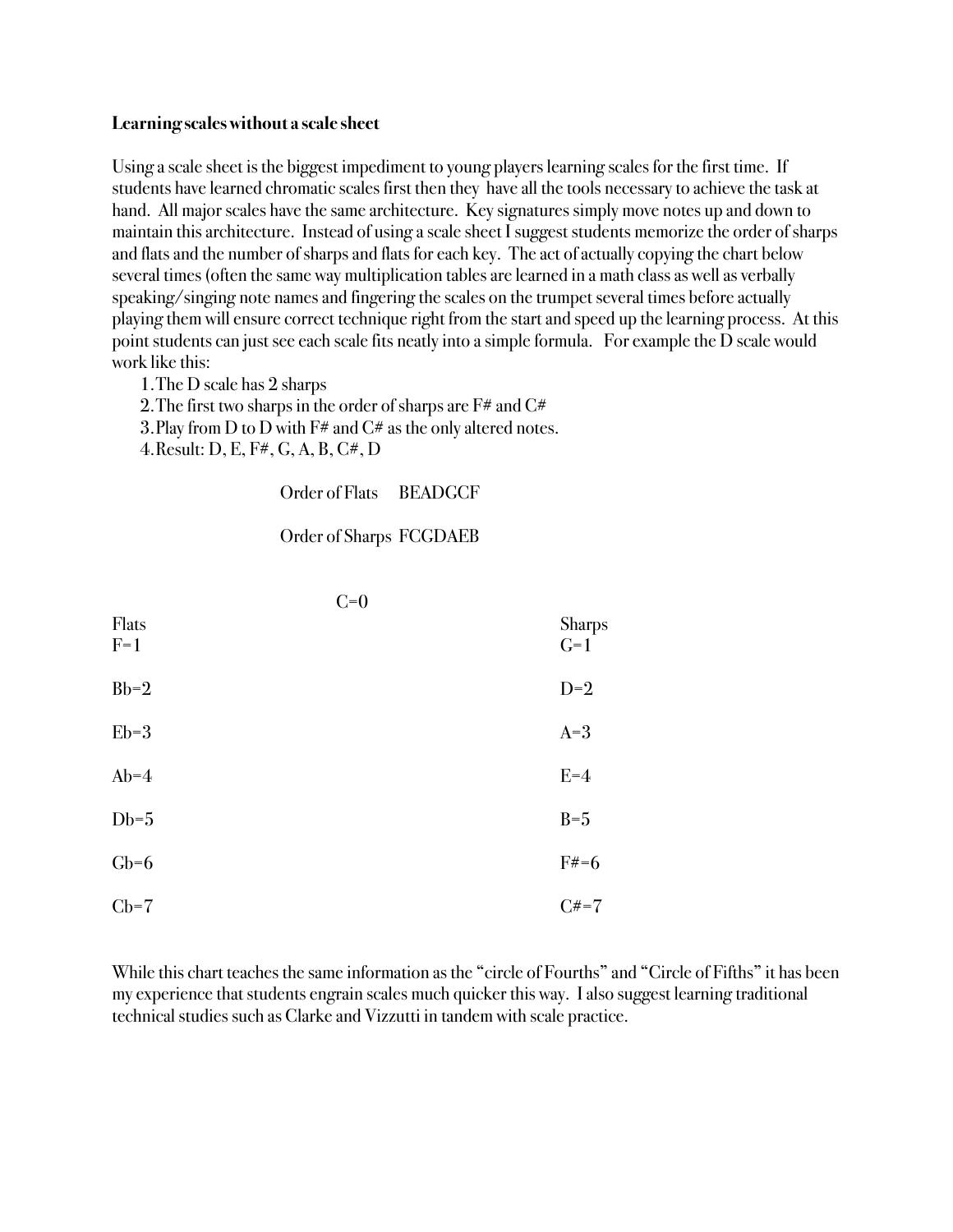# **Flexibility**

Flexibility or "lip slurs" as this skill is often called is very important for all brass players. Too often players become tense and overly physical a skill that relies more on finesse than strength. Often young players ascending lip slurs are full of tension because of a preconceived idea that it takes "more air" or some other physical action to get to the next partial. This also makes for a tone that can be described as pinched or forced. Intonation suffers and fatigue sets in. Conversely, in descending slurs, students often let the air stream sag, the sound spreads and the sound loses focus. By approaching flexibility using other notes not found in the harmonic series (especially the minor third preceding the change in partial) to aid the travel in between partials, the player will start to hear and feel the proper placement of the sound and experience more ease. Below are examples of how I teach flexibility to young students.

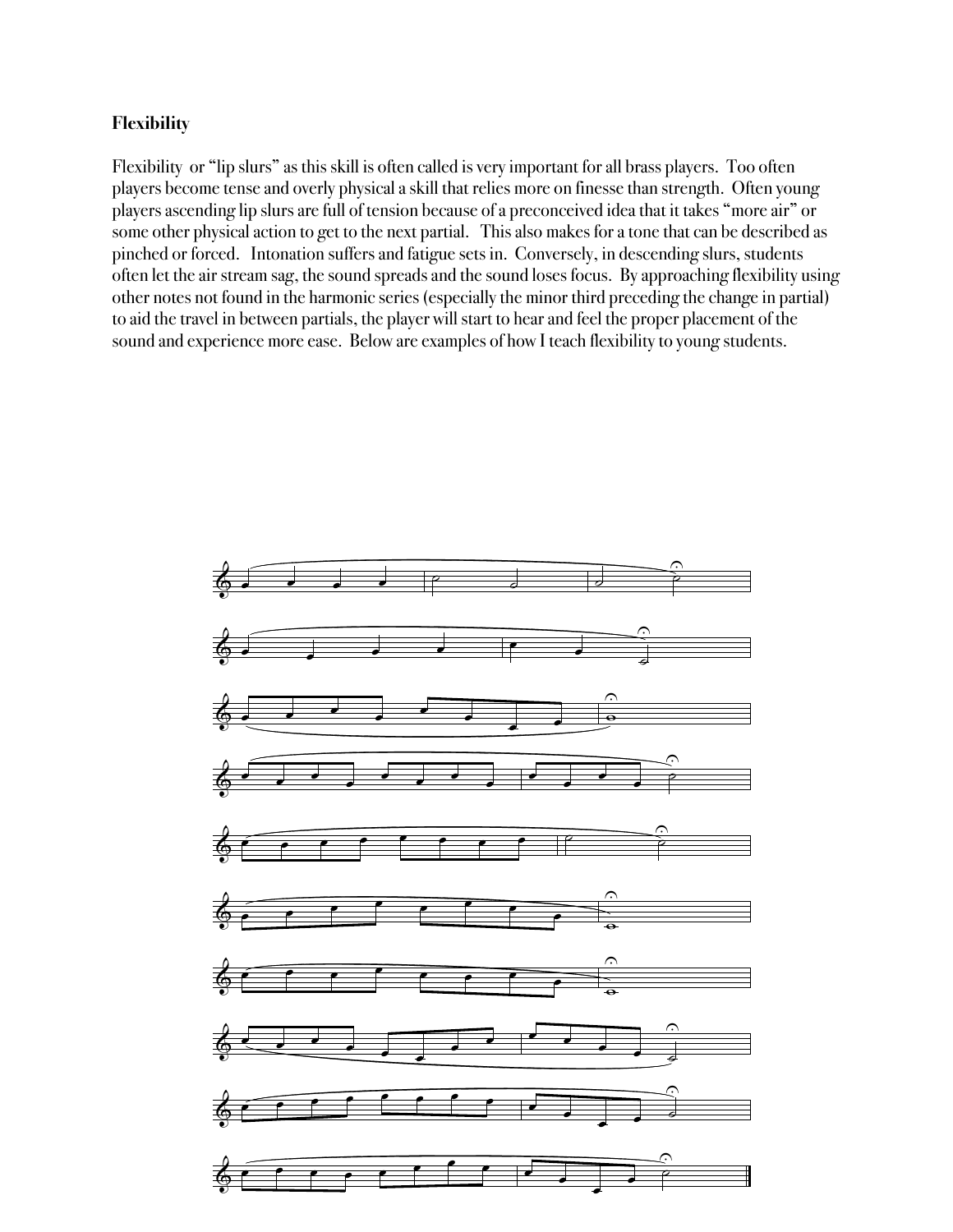# **Getting Into The "Taper Zone"**

When a player can end a note with smooth diminuendo they are playing in the most resonate spot in the note. Sound, flexibility and intonation all improve. If a player is pushing on the note a smooth taper is impossible.

# **Tuning**

The tuning slide should for young students can be kept about a half inch to three-quarters of an inch out. At a young age tuning students individually by moving tuning slides constantly is not beneficial. A concert "Bb" is the most common tuning note. This "C" on a Bb trumpet tends to be sharp. The D above it is low as is the Eb and E. When the slide is out too far and the already flat D, Eb and E are even flatter. To get to the upper register the student will really have to push the pitch up. Singing in full voice with a focused sound while matching pitch is a much better and more efficient use of time spent on tuning than the use of a tuner and constantly moving the main tuning slide.

## **Posture, Horn Angle and Hand Position**

## **Sitting up Straight**

While this may seem like a simple thing to do, I often see young players contort themselves into pretty unnatural positions when they are given this simple request. I have found that if the student will focus on the small of the back being straight and the chest slightly up that everything else will fall right into place.

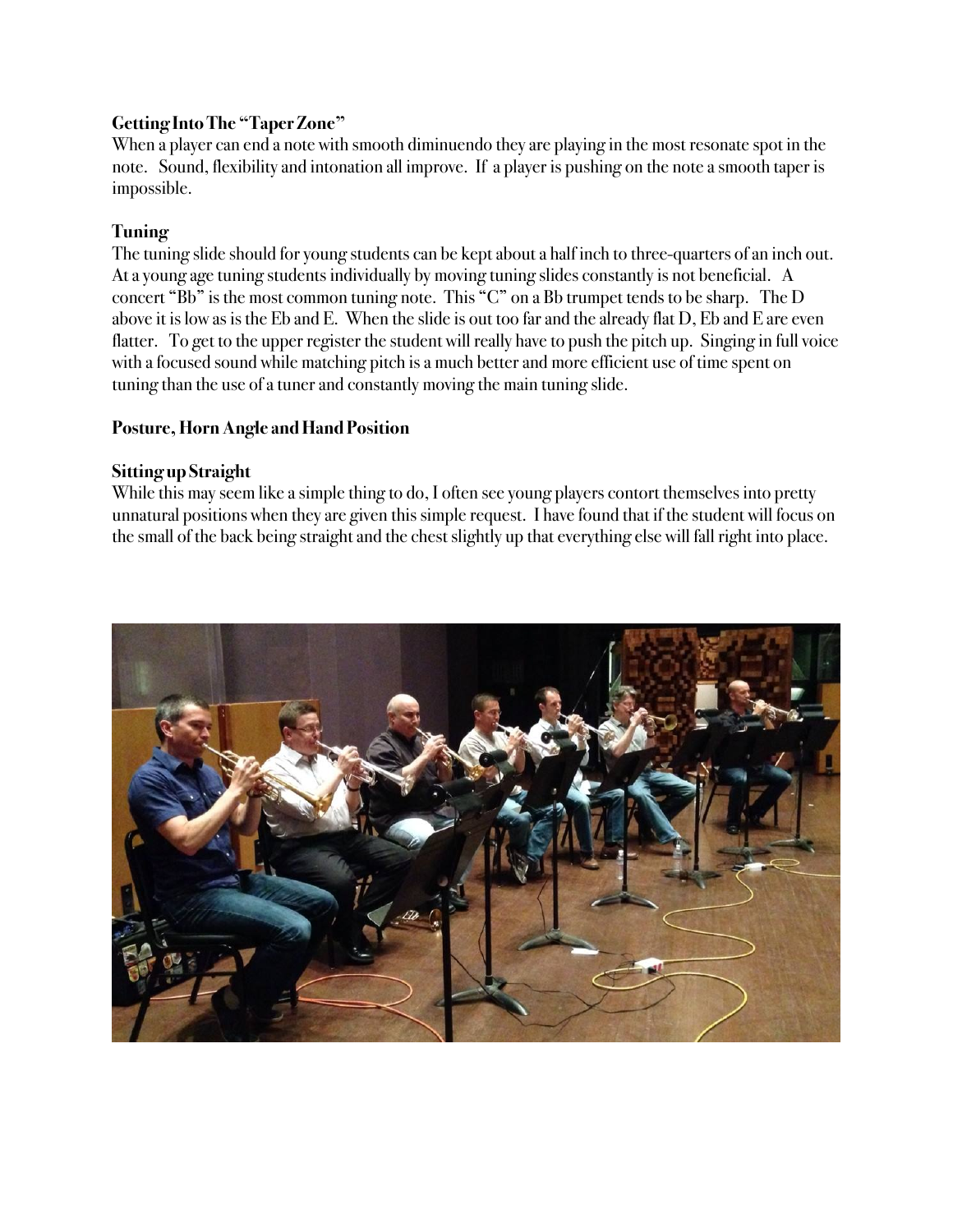## **Horn Angle**

The trumpet mouthpiece sits across the flat surface that is created by the teeth behind the lips. Most players have an overbite. Therefore a proper horn angle needs to be slightly down for most players. Players should not push the bottom jaw out the meet the trumpet. When this happens there is a great deal of tension introduced to the temporomandibular joints (TMJ). Additionally this can have a negative effect on the inhalation process in breathing because it can manipulate the natural seal around the mouthpiece.



#### **Hand Position**

In my opinion there is no problem with students letting the right pinky rest inside the pinky ring. As long as the student is not obviously pulling the horn into the face this will not cause any issues. The fulcrum point of the instrument changes depending on the horn angle. If it is at a comfortable angle (slightly lowered) the pinky should be just fine. If the horn angle is parallel to the ground the odds are that there will be pressure from the pinky ring because if the shift in weight. One issue I do see as problematic is when the right thumb sits behind the first valve casing. This will add excess tension and pressure. The right thumb should sit either in between the valve casings of the first and second valve or sit on the first valve casing itself.

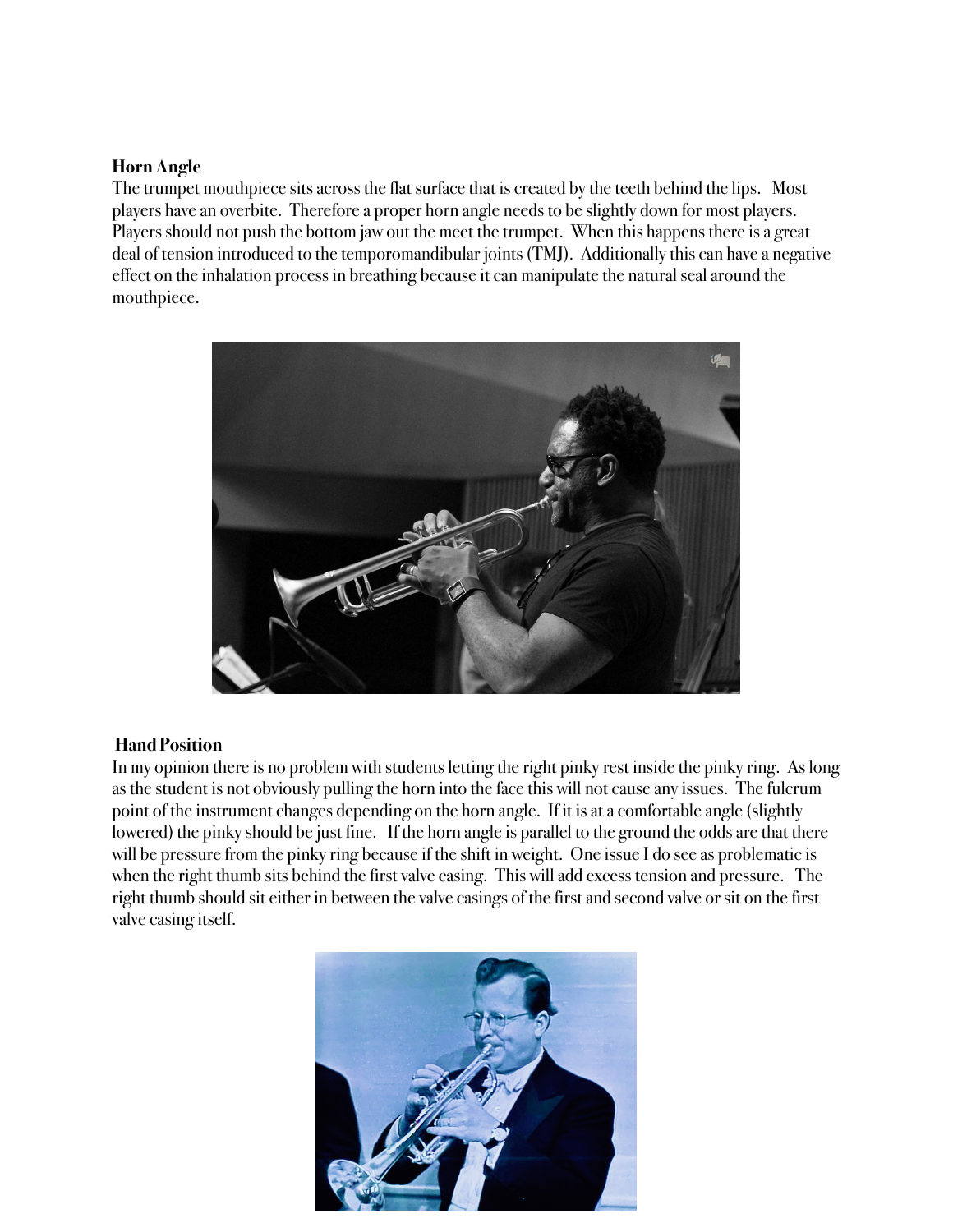# **Tendencies**

Young students often share similar pitfalls. Here is a short list to look out for:

- -Not playing with intention, noodling etc etc
- -Breathing as they are bringing the horn to the face.
- -Playing flat on  $G#$  in the staff
- -Fingering Gb 23 instead of 2
- -Not using the third valve slide
- -Using third valve slide for 23 combinations

# **Semantics**

Often phrases with the best of intentions can have unintended consequences. In this section I want to address some of these commons phrases and help find better ways of addressing the issues they are meant to help.

# "Use More Air"

The phrase "use more air" is a common phrase which often results in either the student blowing harder and causing the vasalva maneuver the initiate, or the student will take what they perceive as a larger breath but is really just raising the shoulders.

"Pull back your lips to play higher"

This phrase automatically reduces the vibrating surface of the embouchure. It cuts off the high register. It does nothing positive.

"Open your teeth" "Lower your jaw" "Think oh"

On any brass instrument there is a certain amount of compression needed. In the middle and low range it is not as noticeable but it is there. This stops that compression and causes the pitch to go flat.

"Support with the diaphragm"

This causes tension and the diaphragm is an involuntary muscle, therefore this is an impossible task. Even the term "support" can get students to become rigid. It implies muscular tension and takes away elasticity.

"Play with a dark tone"

This results in an unfocused tone because the term "dark tone" can have many different meanings. When students hear this they usually try to open up the oral cavity and lose focus in the sound. Try using words like resonant and warm instead. Also the use of colors and descriptive adjectives can be an effective tool.

"Fill up from the bottom" and "Breath from your toes"

Impossible. The air goes in the body and goes exactly where it should naturally go. Phrases like this cause students to over do it. It takes flow to play the trumpet, not hurricane force winds. The breath should be natural and conversational.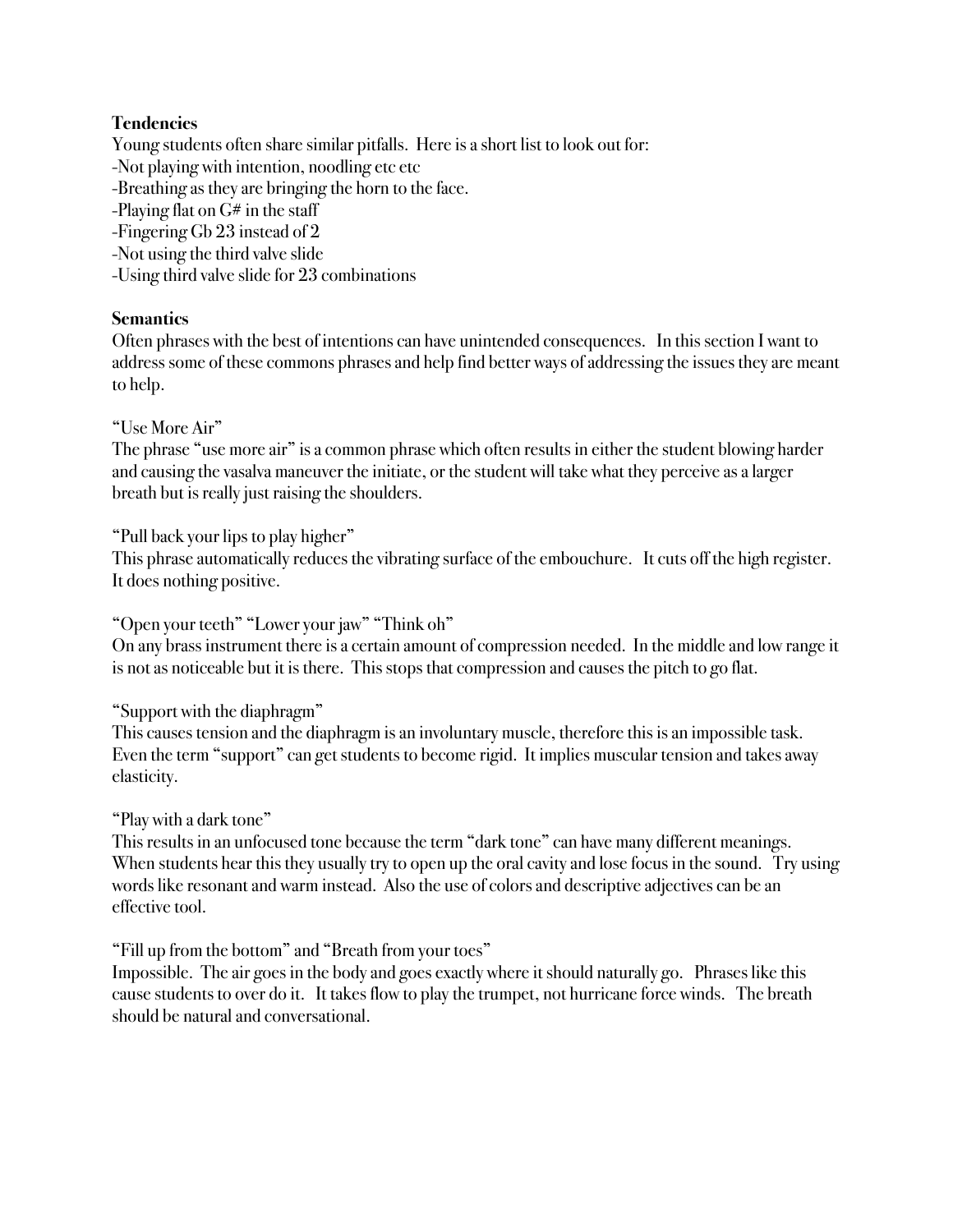#### *Suggested Listening Ideas*

#### **Classical Soloist**

Hakan Hardenberger Maurice Andre Timofei Dokshizer Reinhold Friedrich Ole Edvard Antonsen Alison Balsom Jouko Harjanne Tine Thing Helseth Selina Ott

#### **Orchestral Principal Trumpet Players**

Michael Sachs, Cleveland Orchestra Esteban Batallan Cons, Chicago Symphony Chris Martin, New York Philharmonic Tom Rolfs, Boston Symphony David Bilger, Philadelphia Orchestra Tom Hooten, Los Angeles Philharmonic Mark Hughes, Houston Symphony Stuart Stephenson, Atlanta Symphony Paul Merkerlo, Montreal Symphony David Krauss, Metropolitan Opera Billy Hunter, Metropolitan Opera Mark Inoye, San Francisco Symphony Michah Wilkinson, Pittsburgh Symphony Manny Laureano, Minnesota Orchestra Phil Cobb, London Symphony Gabor Tarkovi, Berlin Philharmonic Tamas Velenczei, Berlin Philharmonic Guillaume Jehl, Berlin Philharmonic

#### **Famous Former Principal Trumpets**

Adolph "Bud" Herseth, Chicago Symphony Philip Smith, New York Philharmonic William Vacchiano, New York Philharmonic Roger Voisin, Boston Symphony Armando Ghitalla, Boston Symphony Thomas Stevens, Los Angeles Philharmonic James Thompson, Atlanta Symphony, Montreal Symphony George Vosburgh, Pittsburgh Symphony Bernard Adelstein, Cleveland Orchestra Louis Davidson, Cleveland Orchestra Susan Slaughter, St. Louis Symphony Gil Johnson, Philadelphia Orchestra

Frank Kaderabek, Philadelphia Orchestra Harry Glantz, New York Philharmonic Maurice Murphy, London Symphony

#### **Jazz Soloists**

Louis Armstrong Clifford Brown Dizzy Gillespie Miles Davis Freddie Hubbard Lee Morgan Chet Baker Clarke Terry Blue Mitchell Wynton Marsalis Marcus Printup Kenny Rampton Woody Shaw Ingrid Jensen Terrance Blanchard Roy Hargrove Graham Breedlove Randy Brecker Sean Jones Jim Rotundi Chris Botti Dave Douglas

#### **Brass Quintets**

American Brass Quintet Boston Brass Empire Brass Canadian Brass

#### **Lead Trumpet/Commercial Trumpet**

Doc Severinsen Maynard Ferguson Wayne Bergeron Jerry Hey Gary Grant Cat Anderson Roger Ingram Bill Chase Charlie David Jon Lewis Malcom McNab